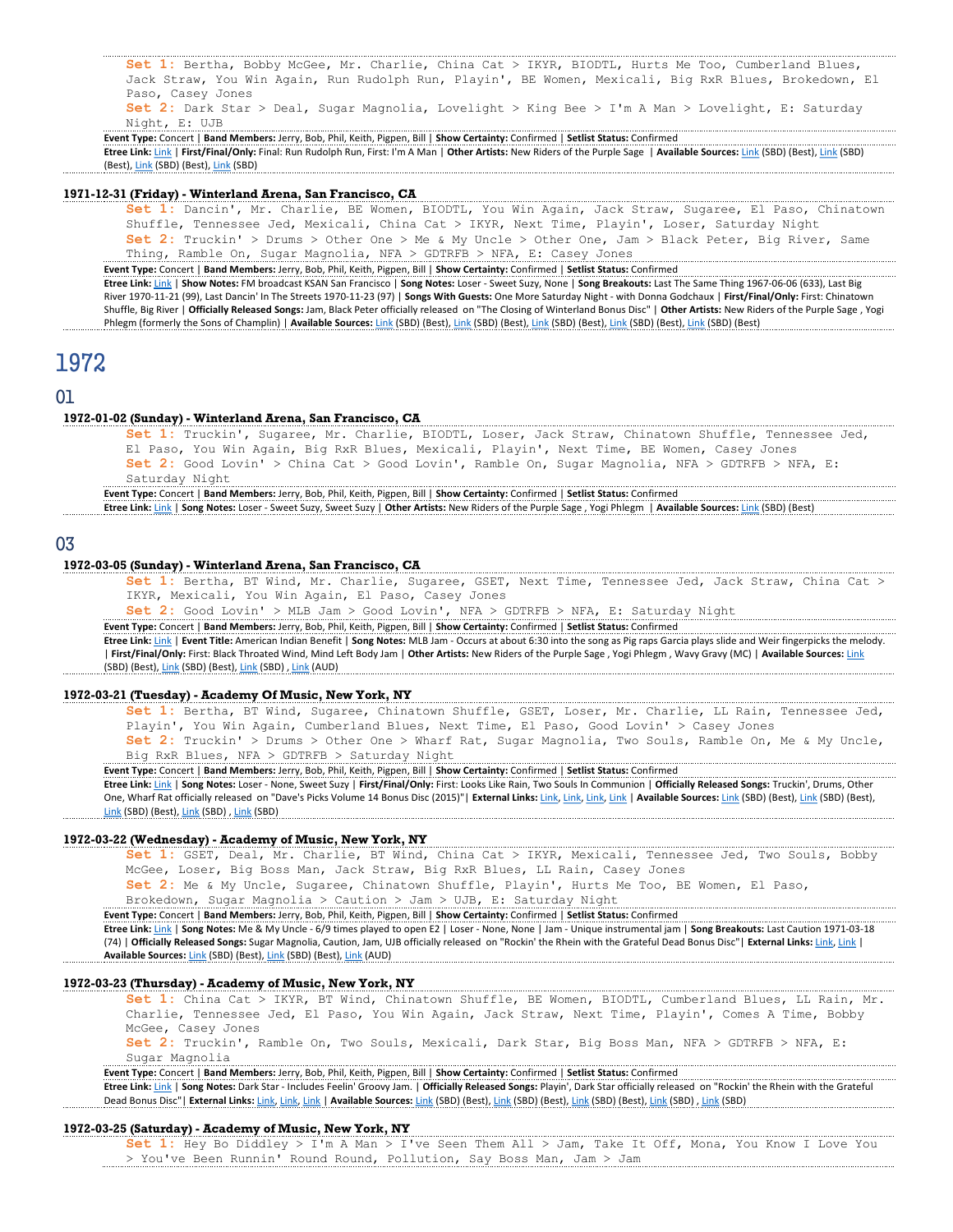Set 2: How Sweet It Is, Are You Lonely For Me, Next Time, BE Women, Smokestack, Sitting On Top Of The World, Sugaree, LL Rain, Bertha

Set 3: Mr. Charlie, BT Wind, Deal, Playin', Lovelight, Casey Jones

Event Type: Concert | Band Members: Jerry, Bob, Phil, Keith, Donna, Pigpen, Bill | Show Certainty: Confirmed | Setlist Status: Confirmed

Etree Link: Link | Event Title: Hell's Angels benefit | Show Notes: Donna's first official show | Song Notes: Bertha - 1/2 times played to close E2 | Mona - First known recorded live version | Jam - Only time played to close E1 | Hey Bo Diddley - Only time played to open E1 | How Sweet It Is - Only time played to open E2 | Song Breakouts: Last Mona 1970-11-27 (102) | Songs With Guests: Hey Bo Diddley, I'm A Man, I've Seen Them All, Jam, Take It Off, Mona, You Know I Love You, You've Been Runnin' Round Round, Pollution, Say Boss Man, Jam, Jam - with Bo Diddley | First/Final/Only: First: Hey Bo Diddley, Only: I've Seen Them All, Take It Off, You Know I Love You, You've Been Runnin' Round Round, Pollution, Say Boss Man, How Sweet It Is, Are You Lonely For Me | Officially Released Songs: Hey Bo Diddley, I'm A Man, I've Seen Them All, Jam, Mona, How Sweet It Is, Are You Lonely For Me, Smokestack officially released on "Dick's Picks Volume 30" | Other Artists: Bo Diddley (backed by the Dead) | External Links: Link, Link, Link, Link, Link, Link, Link, Link, Link, Link, | Available Sources: <u>Link (</u>SBD) (Best), <u>Link (</u>SBD) (Best), <u>Link (</u>AUD) (Best), <u>Link (</u>AUD) , <u>Link (AUD) , Link (AUD) , Link (AUD) , Link (AUD) , Link (AUD) , Link (AUD) , Link (AUD) , Link (AUD) , Link (AUD) , Link </u>

#### 1972-03-26 (Sunday) - Academy of Music, New York, NY

Set 1: GSET, Cold Rain & Snow, Chinatown Shuffle, BT Wind, You Win Again, Mr. Charlie, Jack Straw, Loser, LL Rain, Big RxR Blues, Big Boss Man, Playin', El Paso, Good Lovin'

Set 2: Truckin' > Drums > Other One > Me & My Uncle > Other One > Wharf Rat, Sugar Magnolia, Two Souls, NFA > GDTRFB > NFA

Event Type: Concert | Band Members: Jerry, Bob, Phil, Keith, Donna, Pigpen, Bill | Show Certainty: Confirmed | Setlist Status: Confirmed

Etree Link: Link | Song Notes: Loser - Suzy, Sweet Suzy | Officially Released Songs: GSET, Cold Rain & Snow, Chinatown Shuffle, BT Wind, You Win Again, Mr. Charlie, Jack Straw, Loser, LL Rain, Big RxR Blues, Big Boss Man, Playin', El Paso, Good Lovin', Truckin', Drums, Other One, Me & My Uncle, Other One, Wharf Rat, Sugar Magnolia, Two Souls, NFA, GDTRFB, NFA officially released on "Dave's Picks Volume 14"| External Links: Link, Link | Available Sources: Link (SBD) (Best), Link (SBD) (Best), Link (AUD) (Best)

### 1972-03-27 (Monday) - Academy of Music, New York, NY

Set 1: Bertha, BT Wind, Chinatown Shuffle, BE Women, China Cat > IKYR, Bobby McGee, Mr. Charlie, LL Rain, Deal, Hurts Me Too, Cumberland Blues, Playin'

Set 2: GSET, Ramble On, Big Boss Man, El Paso, Good Lovin', Me & My Uncle, Two Souls, Sugar Magnolia, Loser, Casey Jones, E: Saturday Night

Event Type: Concert | Band Members: Jerry, Bob, Phil, Keith, Donna, Pigpen, Bill | Show Certainty: Confirmed | Setlist Status: Confirmed

Etree Link: Link | Song Notes: Loser - Sweet Suzy, None | Officially Released Songs: Playin' officially released on "Dick's Picks Volume 30" - Bertha, BE Women, China Cat, IKYR, Cumberland Blues officially released on "Dave's Picks Volume 14 Bonus Disc (2015)"| External Links: Link, |Link | Available Sources: Link (AUD) (Best), Link (SBD) , Link (SBD)

#### 1972-03-28 (Tuesday) - Academy of Music, New York, NY

Set 1: Truckin', Tennessee Jed, Chinatown Shuffle, BT Wind, You Win Again, Mr. Charlie, Mexicali, Brokedown, Next Time, Cumberland Blues, LL Rain, Big RxR Blues, El Paso, China Cat > IKYR, Casey Jones

Set 2: Playin', Sugaree, Two Souls, Sugar Magnolia > Other One, Hurts Me Too, NFA > GDTRFB > NFA, E: Sidewalks Of New York > E: Saturday Night

Event Type: Concert | Band Members: Jerry, Bob, Phil, Keith, Donna, Pigpen, Bill | Show Certainty: Confirmed | Setlist Status: Confirmed

Etree Link: Link | Song Notes: El Paso - 1/2 times played to close E1 | Sidewalks Of New York - Only time played as an encore | First/Final/Only: Only: Sidewalks Of New York | Officially Released Songs: Truckin', Tennessee Jed, Chinatown Shuffle, BT Wind, You Win Again, Mr. Charlie, Mexicali, Brokedown, Next Time, Cumberland Blues, LL Rain, Big RxR Blues, El Paso, China Cat, IKYR, Casey Jones, Playin', Sugaree, Two Souls, Sugar Magnolia, Other One, Hurts Me Too, NFA, GDTRFB, NFA, Sidewalks Of New York, Saturday Night officially released on "Dick's Picks Volume 30"| External Links: Link, Link | Available Sources: Link (SBD) (Best), Link (AUD) (Best), Link (AUD)

### 04

## 1972-04-07 (Friday) - Wembley Empire Pool, London, England

Set 1: GSET, Sugaree, Chinatown Shuffle, Me & My Uncle, China Cat > IKYR, Big Boss Man, BT Wind, Loser, Mr. Charlie, BIODTL, Tennessee Jed, Playin', Casey Jones

Set 2: Truckin' > Drums > Other One > El Paso > Other One > Wharf Rat, Ramble On, Sugar Magnolia, NFA > GDTRFB > NFA, E: Saturday Night

Event Type: Concert | Band Members: Jerry, Bob, Phil, Keith, Donna, Pigpen, Bill | Show Certainty: Confirmed | Setlist Status: Confirmed

Etree Link: Link | Show Notes: Soundcheck: Hey Bo Diddley | Song Notes: Loser - Sweet Suzy, None | Officially Released Songs: Truckin', Drums, Other One, El Paso, Other One, Wharf Rat officially released on "Steppin' Out with the Grateful Dead: England '72" - GSET, Sugaree, Chinatown Shuffle, Me & My Uncle, China Cat, IKYR, Big Boss Man, BT Wind, Loser, Mr. Charlie, BIODTL, Tennessee Jed, Playin', Casey Jones, Truckin', Drums, Other One, El Paso, Other One, Wharf Rat, Ramble On, Sugar Magnolia, NFA, GDTRFB, NFA, Saturday Night officially released on "Europe '72: The Complete Recordings" - Me & My Uncle, NFA, GDTRFB officially released on "Europe '72 Volume 2"| External Links: Link | Available Sources: Link (AUD), Link (AUD)

### 1972-04-08 (Saturday) - Wembley Empire Pool, London, England

Set 1: Bertha, Me & My Uncle, Mr. Charlie, Deal, BT Wind, Next Time, Cumberland Blues, BE Women, BIODTL, Tennessee Jed, Playin', Good Lovin', LL Rain, Casey Jones

Set 2: Truckin', Big RxR Blues, Hurts Me Too, Dark Star > MLB Jam > Sugar Magnolia > Caution, E: Saturday Night

Event Type: Concert | Band Members: Jerry, Bob, Phil, Keith, Donna, Pigpen, Bill | Show Certainty: Confirmed | Setlist Status: Confirmed

Etree Link: Link | Song Notes: Caution - 2/3 times played to close E2 | BE Women - Includes Yellow Dog Story before. | Officially Released Songs: BT Wind, Big RxR Blues, Hurts Me Too, Dark Star, MLB Jam, Sugar Magnolia, Caution, Saturday Night officially released on "Steppin' Out with the Grateful Dead: England '72" - Bertha, Me & My Uncle, Mr. Charlie, Deal, BT Wind, Next Time, Cumberland Blues, BE Women, BIODTL, Tennessee Jed, Playin', Good Lovin', LL Rain, Casey Jones, Truckin', Big RxR Blues, Hurts Me Too, Dark Star, MLB Jam, Sugar Magnolia, Caution, Saturday Night officially released on "Europe '72: The Complete Recordings" - Cumberland Blues officially released on "Europe '72" -Cumberland Blues officially released on "The Golden Road (1965–1973)" | Available Sources: Link (SBD) (Best), Link (SBD) (Best), Link (SBD) (Best), Link (SBD) (Best), Link (SBD) (Best), Link (SBD) (Best), Link (SBD) (Best)

### 1972-04-11 (Tuesday) - Newcastle City Hall, Newcastle, England

Set 1: GSET, Deal, Mr. Charlie, BT Wind, Tennessee Jed, Big Boss Man, BIODTL, Sugaree, Jack Straw, Chinatown Shuffle, China Cat > IKYR, Playin', Next Time, BE Women, LL Rain, Big RxR Blues, Casey Jones

Set 2: Good Lovin', Ramble On, Truckin' > Drums > Other One > Comes A Time, Sugar Magnolia, Brokedown, E: Saturday Night

Event Type: Concert | Band Members: Jerry, Bob, Phil, Keith, Donna, Pigpen, Bill | Show Certainty: Confirmed | Setlist Status: Confirmed Etree Link: Link | Song Notes: Brokedown - 1/3 times played to close E2 | Officially Released Songs: Deal, Sugaree, Brokedown officially released on "Steppin' Out with the Grateful Dead: England '72" - GSET, Deal, Mr. Charlie, BT Wind, Tennessee Jed, Big Boss Man, BIODTL, Sugaree, Jack Straw, Chinatown Shuffle, China Cat, IKYR, Playin', Next